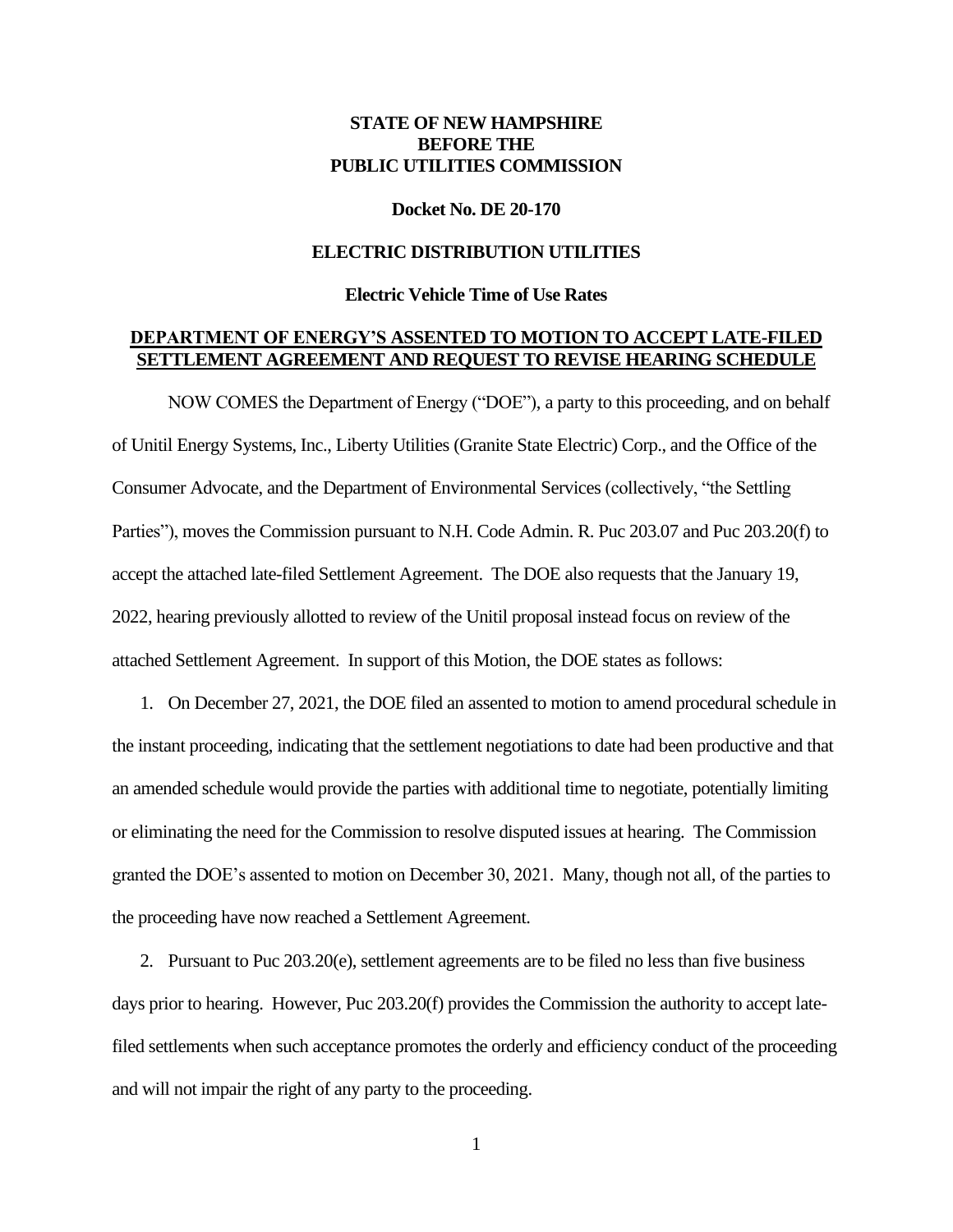3. Docket No. DE 20-170 involves many rate related and non-rate related issues regarding independent proposals set forth by three different utilities and includes multiple non-utility parties with varying backgrounds and interests. The Commission has scheduled four full days of hearings on these matters. Commission acceptance into the record, and review of, the late-filed Settlement Agreement would allow those hearings to proceeding in the most administratively efficient manner possible, likely limiting the number of disputed issues that the Commission must resolve at hearing. The DOE can represent to the Commission that all parties who have actively participated in the proceeding during the past six months have provided their assent to the Commission acceptance of the late-filed Settlement Agreement into evidence.<sup>1</sup>

4. Relatedly, on January 6, 2022, the Commission issued a procedural order establishing a procedural schedule that designated January 19, 2022 at the date during which it would hear testimony and allow questions regarding Unitil's proposal and January 25, 2022 as the date during which it would hear testimony and allow questions regarding Liberty's proposal. Given that the Unitil and Liberty have now settled the proceeding in a consolidated manner, and a manner that now deviates from their initial proposals, the DOE requests on behalf of the Settling Parties that the Commission begin hearings on January 19, 2022, by providing the opportunity to hear testimony and allow questions on the Settlement Agreement, rather than the Unitil proposal.

**WHEREFORE**, for the reasons set forth herein, DOE respectfully requests that the Commission:

- 1. Accept the late-filed Settlement Agreement; and
- 2. Begin review of the late-filed Settlement at the January 19, 2022, hearing that the Commission previously scheduled for review of the Unitil proposal; and

<sup>&</sup>lt;sup>1</sup> Although the Town of Derry and the New England Convenience Store  $\&$  Energy Marketers Association were both granted intervention in this proceeding, neither has participated in this proceeding since the Commission issued its August 2021 procedural schedule.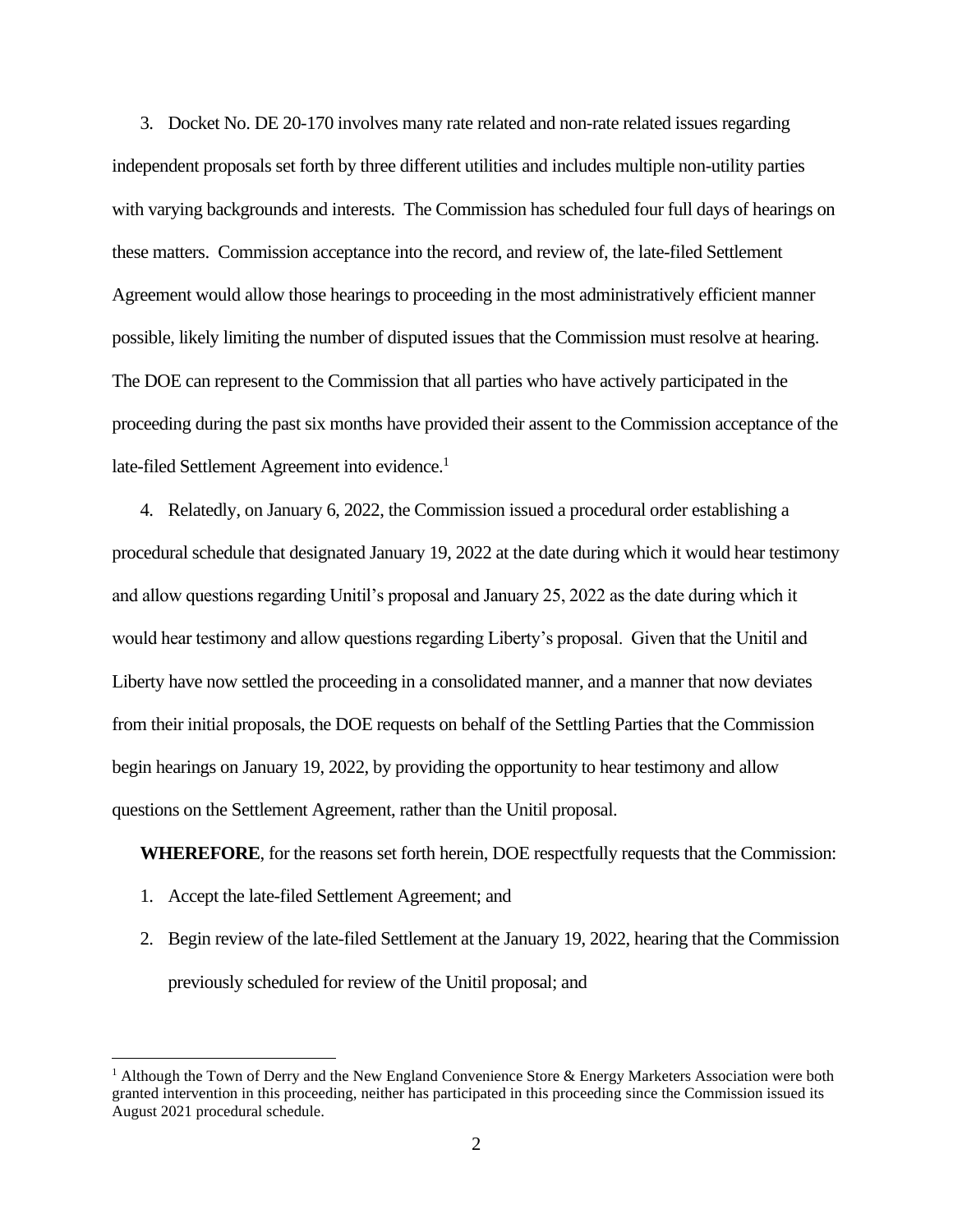3. Grant such further relief as is just, equitable, and appropriate.

Respectfully submitted, Department of Energy By its Attorney,

s *Brian D. Buckley* 

Brian D. Buckley, #269563 Staff Attorney/Hearings Examiner 21 S. Fruit St, Suite 10 Concord, NH 03301 (603) 271-1188 [Brian.D.Buckley@Energy.NH.Gov](mailto:Brian.D.Buckley@Energy.NH.Gov)